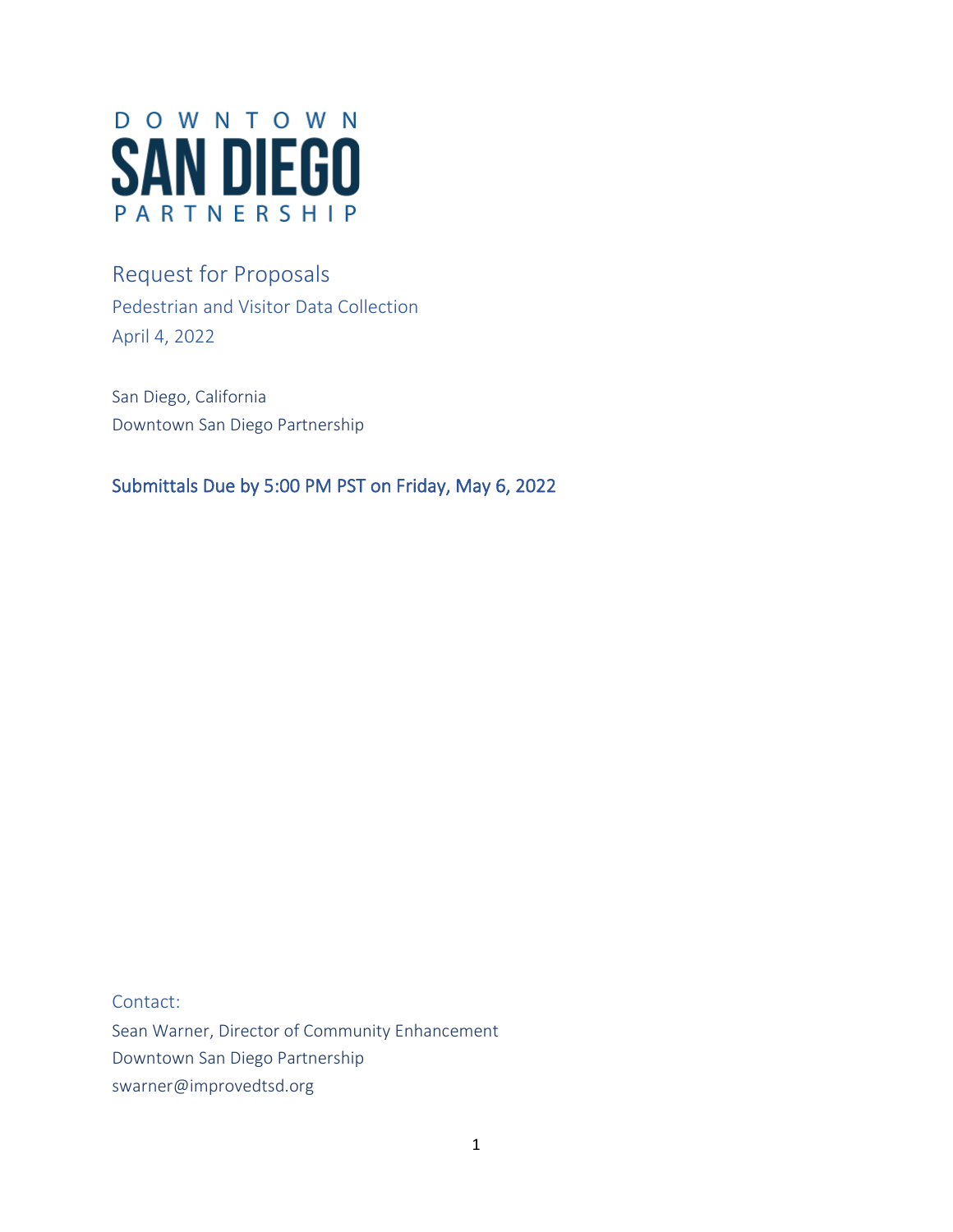### Overview

The Downtown San Diego Partnership Clean & Safe Program is seeking proposals for a data collection tool that will provide reliable and timely data related to pedestrian foot traffic and dwell time, as well as insights into visitors, workers and residents engaging with the public realm (our sidewalks, parks, and open spaces) within the Clean & Safe Program boundary in Downtown San Diego.

## About Downtown San Diego Partnership Clean & Safe Program

The Downtown San Diego Partnership (DSDP) is the owners association responsible for the Downtown Property and Business Improvement District (PBID), also known as the DSDP Clean & Safe Program (C&S Program). The PBID is a special benefit assessment district proposed to improve and convey special benefits to properties within 275 blocks in Downtown San Diego. The PBID boundary is generally located south and west of Interstate 5 and includes the neighborhoods of City Center, Columbia, Cortez, East Village, Gaslamp Quarter, and Marina. The C&S Program provides enhanced maintenance and public safety services above and beyond those offered by the City of San Diego. For more information, please visit our website a[t www.downtownsandiego.org.](http://www.downtownsandiego.org/)

## Project Objectives

We seek to obtain a better understanding of who is engaging with Downtown's public realm, and how and where those people spend their time. This information will allow the C&S Program to better identify the type and location of public space activation and beautification projects that are appropriate for specific areas of Downtown. Specifically, we are seeking answers to the following questions:

- How many members of the public are visiting specific neighborhoods in Downtown and what is the purpose of their visit?
- What is the duration of time residents, workers, and visitors spend engaging in activities or with establishments in Downtown?
- Which areas and destinations are most frequented, and which are less frequented?
- Where do patrons and employees originate from, and which neighborhoods are they visiting?
- What are the demographic characteristics of residents and members of the public that frequent neighborhoods throughout Downtown?

## Deliverables

- A data analytics platform that includes the following:
	- Ability to measure, track, and benchmark pedestrian foot traffic and dwell times at multiple locations within each of Downtown's six neighborhoods.
	- Ability to identify the demographic characteristics of those engaging with Downtown's public realm.
	- User-friendly interface that allows for viewing and analysis of current and historical data, as well as the ability to create tables and reports.
	- Robust customer support.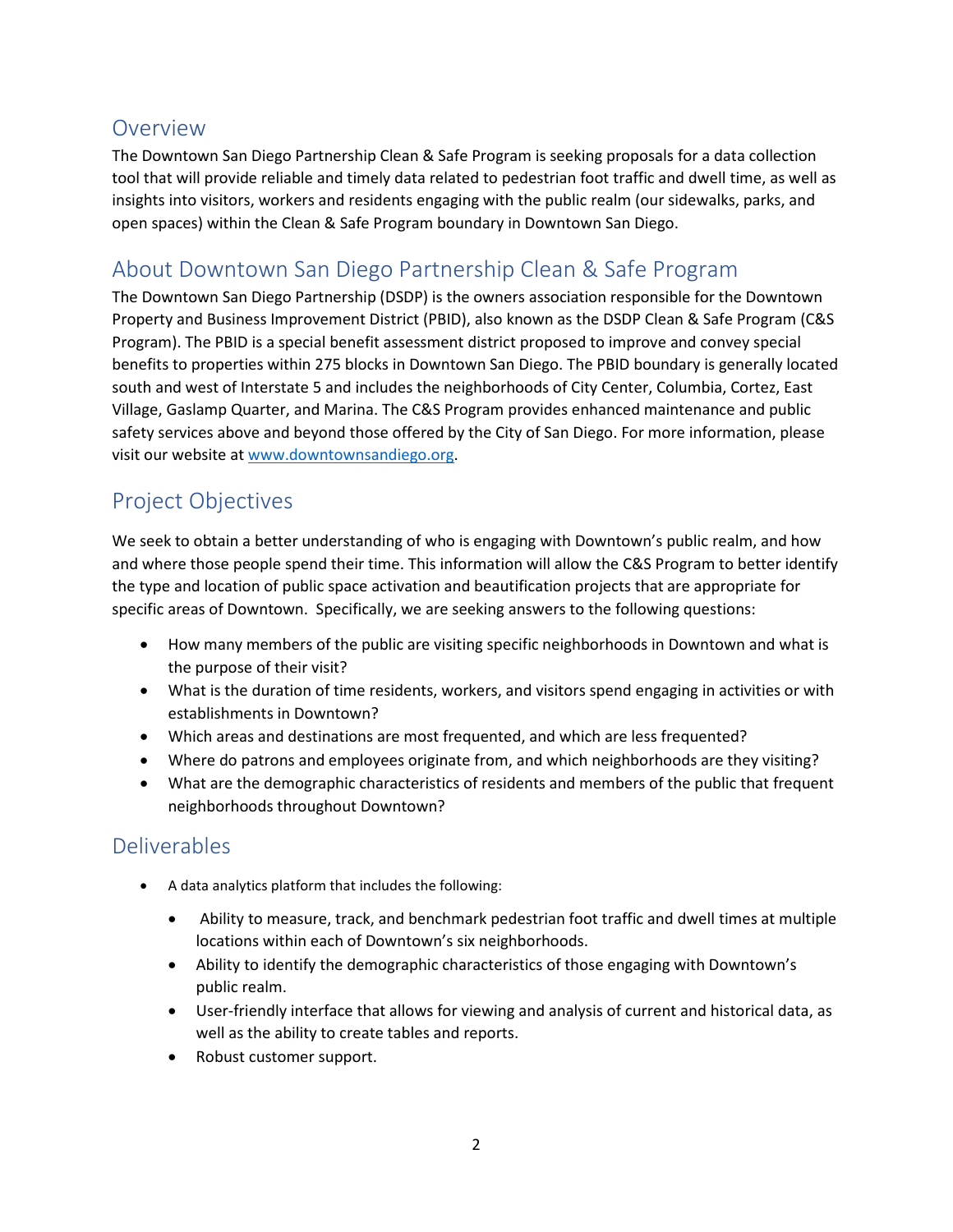## Timeline

- RFP release Monday, April 4, 2022
- RFP submission deadline Friday, May 6, 2022 at 5:00PM PST
- Vendor Selection May 2022

#### Submission Requirements

- 1. Experience
	- Company overview
	- Identify five recent projects/clients.
	- Corporate brochures and other promotional material (not required)
- 2. Proposed Scope of Work (How will you furnish requested deliverables?)
- 3. Proposed Budget
	- July 1, 2022 June 30, 2023

#### Selection Criteria

The Contractor will be selected based on the following criteria:

- Similar project experience
- Strength of project team
- Project understanding
- Ability to meet objectives
- Clarity and completeness of responses
- Proposed budget

#### Response Submissions

Please provide your response electronically. It should be in a format with an easily readable font, and, if needed, can be printed on 8.5" x 11" paper. Do your best to keep the response concise.

**Responses are due by Friday, May 6, 2022 no later than 5:00 PM PST**, and should be emailed to **info@improvedtsd.org** with the Subject line: "Response -Data Collection RFP" then your firm's name.

Questions about the RFP are due by 5:00 PM PST on April 15, 2022. All questions and answers will be posted to our website at<https://downtownsandiego.org/clean-and-safe/rfqrfp/> on or before April 22, 2022. Submit all questions by email t[o info@improvedtsd.org](mailto:info@improvedtsd.org) with the Subject line: "Question- Data Collection RFP."